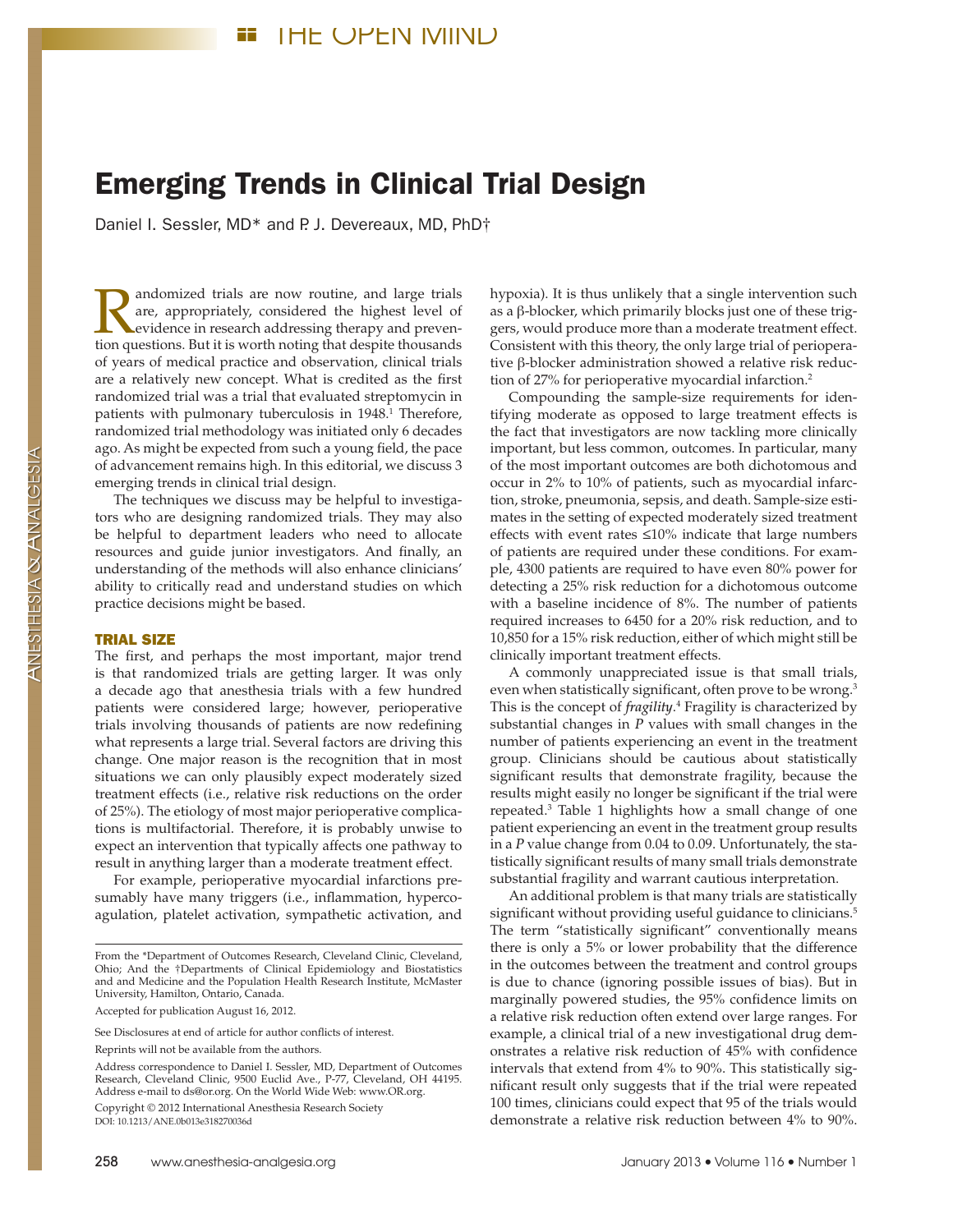#### Table 1. Results Demonstrating Fragility of Results in Small Trial

| <b>Outcome</b>                                     | <b>Treatment</b><br>$(n = 200)$ | <b>Placebo</b><br>$(n = 200)$ | P    |
|----------------------------------------------------|---------------------------------|-------------------------------|------|
| Trial 1<br><b>Myocardial infarction</b><br>Trial 2 | $\mathcal{P}$                   | 10                            | 0.04 |
| <b>Myocardial infarction</b>                       | З                               | 10                            | 0.09 |

Adding just a single infarction to 2 otherwise identical small trials converts the result from statistically significant ( $P = 0.04$ ) to nonsignificant  $(P = 0.09)$ . These results are thus fragile and provide limited guidance as to the reliability of the treatment. Note that fragility remained despite having 400 patients in each trial because the outcome incidence was only approximately 3%.

## Table 2. Example of a Factorial Randomized Controlled Trial

|                 | <b>Clonidine active</b> | <b>Clonidine placebo</b> |
|-----------------|-------------------------|--------------------------|
| Aspirin active  | <b>Clonidine active</b> | Clonidine placebo        |
|                 | Aspirin active          | Aspirin active           |
| Aspirin placebo | <b>Clonidine active</b> | Clonidine placebo        |
|                 | Aspirin placebo         | Aspirin placebo          |

Some clinicians may find this level of precision an unconvincing guide to clinical practice, especially if the treatment is more expensive and has a poorly characterized side effect profile.

Accruing large sample sizes overcomes the problems discussed above; however, large trials usually require multiple centers that increase the complexity and cost of the trials. The inclusion of multiple centers does, however, increase geographic and demographic diversity and improve applicability of the results. The anesthesia community should thus expect and even demand large trials that provide robust and generalizable conclusions on which to base clinical practice.

## FACTORIAL RANDOMIZATION

The second major trend in randomized trials is toward factorial randomization.<sup>6</sup> Factorial randomization consists of simultaneously randomizing patients to 2 or more treatments, each with their own control intervention in a single trial. Table 2 reports the interventions we are currently evaluating in a large, international factorial randomized controlled trial. In this trial, the randomization process will allocate 25% of patients to receive active clonidine and active aspirin, 25% of patients to receive active clonidine and aspirin placebo, 25% to receive clonidine placebo and active aspirin, and 25% to receive clonidine placebo and aspirin placebo. Although 2-intervention factorial designs are most common, factorial trials can evaluate 3 or more interventions.7

Factorial designs differ from multigroup trials in that factorial designs are substantially more efficient. For example, an alternative to the factorial design in Table 2 would be a trial that randomized patients to 1 of 3 groups (i.e., active clonidine, active aspirin, or placebo). The substantial advantage a factorial design has over this multigroup design is that the factorial trial sample-size requirement is substantially lower. This occurs because all patients in the factorial design are acting as an active or control for each

## Table 3. Effect of Antagonistic Interactions on Sample Size

| <b>Primary outcome</b> |                                 | Power (2-sided $\alpha = 0.05$ ) |              |              |
|------------------------|---------------------------------|----------------------------------|--------------|--------------|
|                        | <b>Event rate Subadditivity</b> | <b>Hazard ratio</b>              | $n = 10,000$ | $n = 11,000$ |
| 5.6%                   | 0%                              | 0.75                             | 81.1%        | 84.6%        |
| 6.1%                   | 0%                              | 0.75                             | 84.3%        | 87.5%        |
| 5.6%                   | 10%                             | 0.78                             | 77.6%        | 81.4%        |
|                        | 25%                             | 0.80                             | 69.9%        | 73.9%        |
| 6.1%                   | 10%                             | 0.78                             | 81.1%        | 84.6%        |
|                        | 25%                             | 0.80                             | 73.5%        | 77.5%        |

A synergistic interaction increases trial power, whereas an antagonistic interaction decreases power. Twenty-five percent antagonism, for example, means that the relative reduction for 1 treatment is 25% divided by 4 in the factorial cell where both medications are given together with the observed event rate in that cell equal to  $(1-0.25) \times (1-[0.25 \times 0.75])$ times the double placebo event rate. The net effect is to reduce the relative reduction observed at the margin and to increase the hazard ratio (HR). An HR of 0.75 in the setting of 10% antagonism increases to an HR of 0.76, and to 0.78 with 25% antagonism. Although antagonism should be considered in sample-size estimates if likely, the effect it has on samplesize requirements is substantially less than the sample size required to undertake 2 separate trials. In this table, we model antagonism of 0%, 10%, and 25% on trial power with an outcome event rate typical for major dichotomous outcomes such as myocardial infarction or surgical site infection. The effects are small.

intervention, whereas one third of the patients in the multigroup trial are not acting as an active or control intervention for each of the active interventions.

Because treatment allocation is completely balanced in a factorial design, it is statistically appropriate to assess the marginal effect of each drug on the outcome of interest. Effectively, this consists of testing the effect of each drug on the entire population, which is valid because the alternative factor is intentionally balanced. The alternative of comparing drug A to placebo and drug B to placebo is far less efficient, because only two thirds of the population participates in each analysis. From a practical perspective, investigators can thus answer 2 questions simultaneously in the same population. And because the marginal effects are evaluated independently, the sample-size requirement (assuming no interaction and moderate treatment effects) is not much larger than it would be for a trial of either drug alone.

Synergistic interactions increase trial power, whereas subadditive interactions decrease trial power. However, subadditive interactions are rare.<sup>8</sup> And even when they occur, the total number of patients required in a factorial design is far less than that required for 2 independent trials (Table 3).

An additional advantage of factorial randomization is that it allows investigators to evaluate the interaction among treatments. Even the largest independent trials do not provide information about responses to drug combinations (whether beneficial or harmful). Specifically, it is impossible to determine from independent trials whether drug interactions on a given outcome are antagonistic, additive, or synergistic, which in some circumstances is a critically important clinical question. Adequately powered factorial designs can, however, inform whether there are important interactions.<sup>9</sup> A caveat, though, is that powering trials to assess small- to moderate-sized interactions can require more patients than for marginal effects alone. Investigators designing factorial trials thus need to consider the importance of drug interactions and the extent to which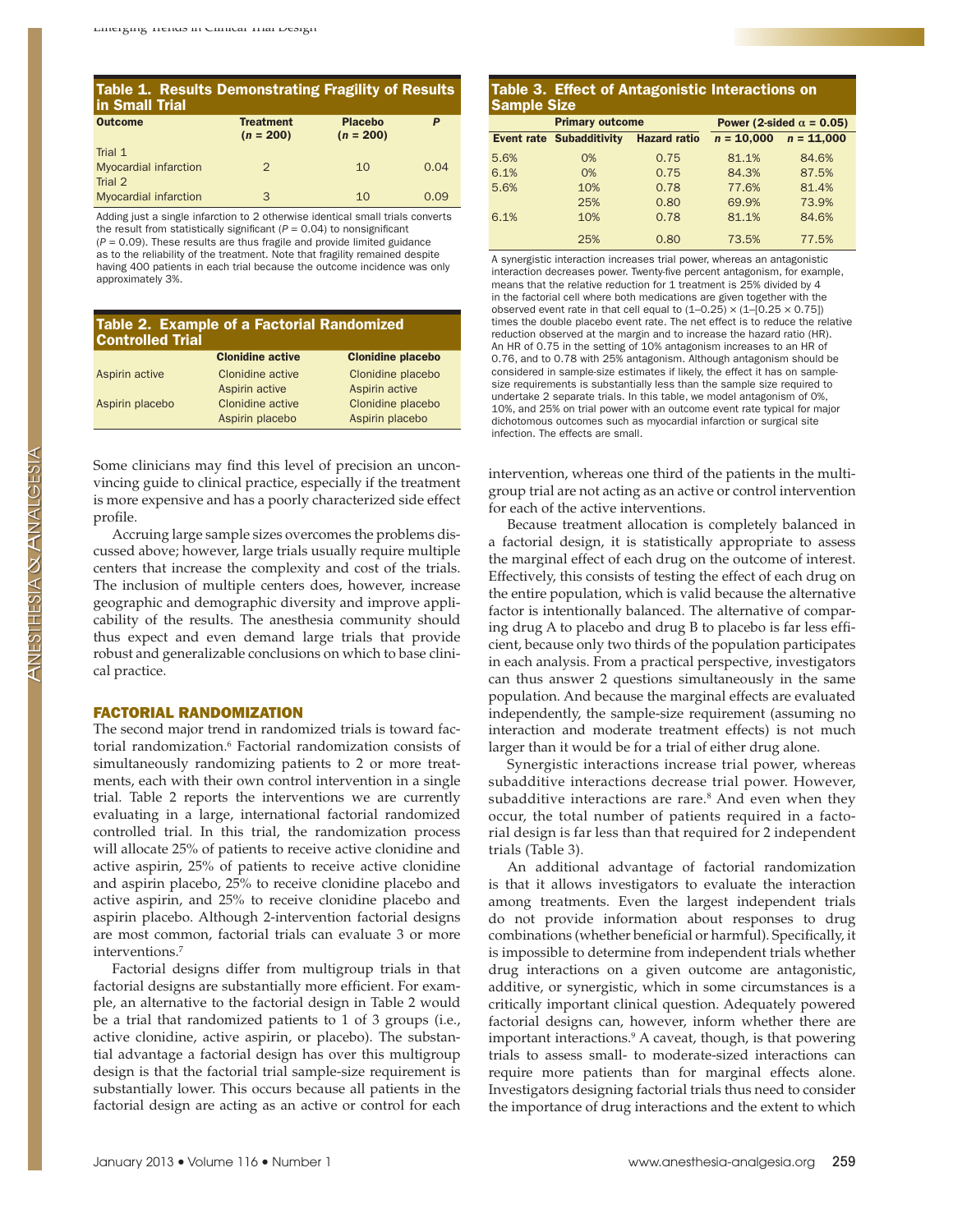### Table 4. Major Benefits and Limitations of Large Sample Size, Composite Outcomes, and Factorial Randomization

|                         | <b>Benefits</b>                                                           | <b>Limitations</b>                                                                                                                                                                                     |
|-------------------------|---------------------------------------------------------------------------|--------------------------------------------------------------------------------------------------------------------------------------------------------------------------------------------------------|
| Large sample size       | Ability to evaluate small, but clinically important,<br>treatment effects | Greater cost                                                                                                                                                                                           |
|                         | Better estimation of treatment effect                                     | Longer data-acquisition periods                                                                                                                                                                        |
|                         | Less fragile results                                                      | May require multiple centers                                                                                                                                                                           |
| Factorial randomization | Efficient design (simultaneously testing 2 or more<br>hypotheses)         | Modest increase in sample size for main effects                                                                                                                                                        |
|                         | Ability to evaluate interactions among treatments                         | Contraindications to multiple interventions can reduce the<br>number of eligible patients                                                                                                              |
|                         |                                                                           | Patients may feel less inclined to participate when 2 experimental<br>interventions are undergoing evaluation                                                                                          |
|                         |                                                                           | Need to increase the sample size to evaluate negative interactions;<br>however, this sample-size requirement is almost universally less<br>than the sample size required to conduct 2 separate trials. |
| Composite outcomes      | Better characterization of disease influencing<br>multiple systems        | Component heterogeneity                                                                                                                                                                                |
|                         | Lower sample size                                                         |                                                                                                                                                                                                        |
|                         |                                                                           |                                                                                                                                                                                                        |

sufficiently increasing sample size is justified. Often it is not and, in fact, a recent meta-analysis found that only 18% of factorial design trials were powered to detect interactions.10

Factorial trials have substantial advantages in terms of cost, efficiency (answering 2 or more questions at the same time), avoiding competition for patients, and the ability to assess interactions. The trend toward factorial designs is thus an important and positive advance in the conduct of clinical trials.

#### COMPOSITE OUTCOMES

The third trend in clinical trials is the increasing use of composite outcomes. A composite outcome consists of several component outcomes (e.g., death, nonfatal myocardial infarction, nonfatal stroke). A participant is considered to have experienced the composite outcome if 1 or more component outcomes occur. The major reason researchers use composite outcomes is to reduce sample size and simplify the presentation of data.<sup>11</sup>

The expected benefits and harms of an intervention may best be characterized as a composite. For example, tight glucose control in diabetics may reduce the risk of kidney failure, blindness, amputation, myocardial infarction, and stroke. All are clinically important outcomes and could influence a clinician's decision to use a therapy. There may be little clinical basis for designating any single outcome as the primary outcome, and in all but the largest trials, it would also be prohibitive to take the necessary statistical penalty for defining 5 primary outcomes. Composite outcomes thus allow investigators to characterize a broad spectrum of important treatment-induced benefits or harms.

The statistical effect is 2-fold: (1) composite outcomes eliminate the statistical penalty that would otherwise be required for considering multiple outcomes simultaneously; and (2) combining various outcomes increases the event rate. Both effects reduce the number of patients required for a given degree of statistical power. Improved power is probably the major factor accounting for increased popularity of composite outcomes; however, as noted above, small trials have substantial disadvantages.

Ideally, component outcomes in a composite should be of comparable severity. It makes no sense to effectively

average together serious and minor outcomes. For example, an infection composite might reasonably include deep sternal wound infections, organ space infection, ventilator-associated pneumonia, and sepsis, all of which are life threatening. But it would be unwise to add urinary tract infections, which are usually minor and are easily treated.

Components of a composite outcome should also occur at approximately similar rates. If the incidence of 1 component is especially large, it will overwhelm the others, effectively becoming the primary outcome. For example, a composite of adverse events after cardiac surgery might reasonably include postoperative mechanical circulatory support, serious infection, new-onset dialysis, and stroke. Each is not only of comparable severity but may also occur at similar rates. Adding atrial fibrillation, as is often done,<sup>12</sup> weakens the composite in 2 ways. First, it is far less serious than the other complications. An equally important consideration, though, is that atrial fibrillation is far more common than all the other components combined. Including atrial fibrillation thus converts a rational composite that accurately characterized serious complications to an essentially unitary result that hardly differed from atrial fibrillation alone. A better approach is to retain the original composite, presumably as the primary outcome, and consider atrial fibrillation and other outcomes of interest to be secondary outcomes. Although components of varying severity can be included in a composite outcome through weighting for severity using statistical techniques,<sup>13</sup> the weighting may not be accepted by clinicians or their patients.

The majority of composite outcomes assume homogeneity of effect across the component outcomes. A remaining potential problem with composite outcomes is heterogeneity of effect when homogeneity is assumed. An example of heterogeneous outcomes is the POISE trial in which metoprolol reduced the risk of myocardial infarction (relative risk reduction 27%), but simultaneously doubled the risk of devastating strokes.<sup>2</sup> Simply arithmetically combining these divergent results into a single composite ignores the underlying heterogeneity of the treatment effect and could easily lead to incorrect clinical conclusions. Individual component results for each element of a composite outcome should always be presented, so readers can judge which